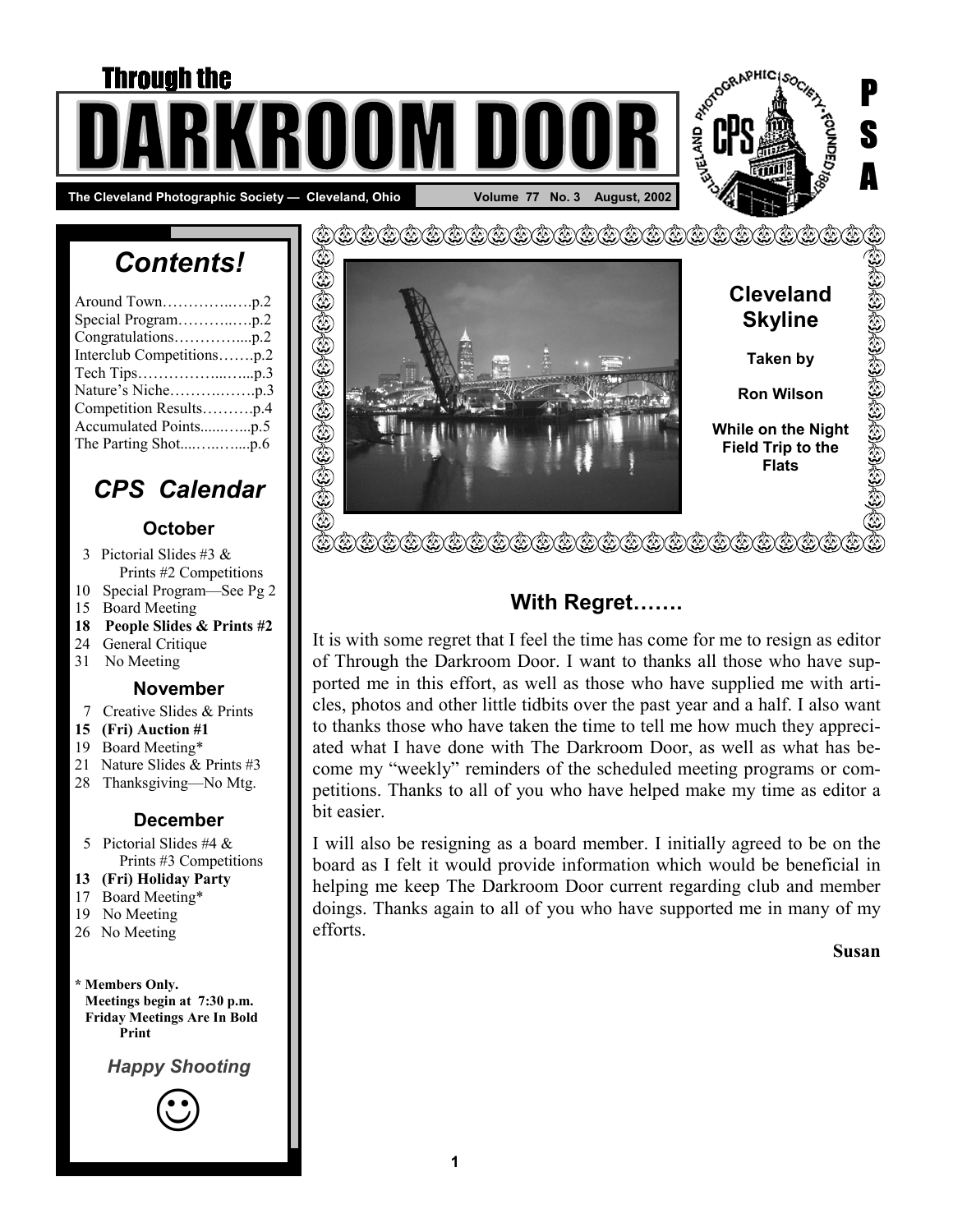### **Through the DARKROOM DOOR**

**is the official publication of the Cleveland Photographic Society; with Clubrooms at 1549 Superior Avenue, Cleveland, Ohio 44114 Phone: (216) 781-1533** 

| Editor:           | <b>Susan Swope</b>                          | 216) 531-5249    |  |  |
|-------------------|---------------------------------------------|------------------|--|--|
| E-Mail:           | SusanJeanneS@aol.com                        |                  |  |  |
| Circulation:      | <b>Susan Swope</b>                          | $(216)$ 531-5249 |  |  |
| <b>President:</b> | <b>Bert Klein</b>                           | $(216)$ 941-9485 |  |  |
| Vice Pres.        | <b>Vic Eveic</b>                            | $(216)$ 941-6442 |  |  |
| Secretary:        | <b>Suzanne Cooper</b>                       | $(216)$ 464-8109 |  |  |
| <b>Treasurer:</b> | <b>Bob Malek</b>                            | $(440)$ 734-9088 |  |  |
| <b>WEBSITE:</b>   | <b>Ed Willis</b>                            | $(440)$ 235-4017 |  |  |
|                   | http://frontpage.tripod.com/clevelandphoto/ |                  |  |  |

| MAILING ADDRESS : CPS, P.O.Box 26104, |                         |  |
|---------------------------------------|-------------------------|--|
|                                       | Fairview Park, OH 44126 |  |

**DEADLINE FOR NEXT ISSUE: 18th of the month.** 

# **Special Program October 10, 2002**

Our favorite Lolly the Trolley Tour Guide, Charlie Cervenak, will be joining us for the upcoming meeting night. Charlie will be doing a program entitled "10 Reasons NOT to take a picture". I'm sure Charlie will once again give us an educational program along with his own brand of humour. Be sure not to miss this program on the 10th of October.

**Susan Swope** 

## **Special Award to be given on December 5, 2002 for A Pictorial Slide or Print Taken on a Lolly the Trolley Field Trip**

※ ※ ※

On December  $5<sup>th</sup>$ , the pictorial competition will include a special award. From all photos entered in the pictorial competition, that were taken on Lolly the Trolley fieldtrips, the judges will select the best one. Judge Charlie Cervanek will present the winner with a valuable, highly desirable prize.

Don't be left out. You could be the winner. Dig out your pics from the Lolly the Trolley field trips and bring them down. See you then. Clang! Clang!

**Ron Wilson** 

# **Around Town**

The **Akron Art Museum** is hosting an exhibit of photographs by Linda Butler entitled "The Secret Life of Objects". The exhibit will be their through November 3, 2002. The Akron Art Museum is located at 70 East Market Street in Akron, a short distance from I-77. The museum is open from 11:00 am to 3:00 pm and admission is free. For further information call 330-376-9185 or check their website at www.akronartmuseum.org.

※ ※ ※

### Congratulations!

Rarely seen CPS member, Joan Wilson, took the Best of Show Ribbon at the Cuyahoga County Fair this year. Her photo of her grandaughter, Abagail, must have won the judge's favor.



# **Inter-Club Competitions**

We have for the past couple of years been holding an annual "Challenge" with Lakewood Photographic Society. Recently I received an e-mail from Western Reserve Photographic Society. They indicated they are maintaining an e-mail list of former NEOCCC clubs. Some of these clubs are interested in having competitions with other clubs. Akron Metroparks Photo Club sent a request to Western Reserve that they are looking for any other clubs who might be interested in an inter-club competition. They would like to invite any of these clubs to participate in a competition. I will in the next few weeks try to see if there is enough interest with our club members in having an occasional inter-club competition with them. If there is enough interest, I will contact Akron's president and we can try to arrange something.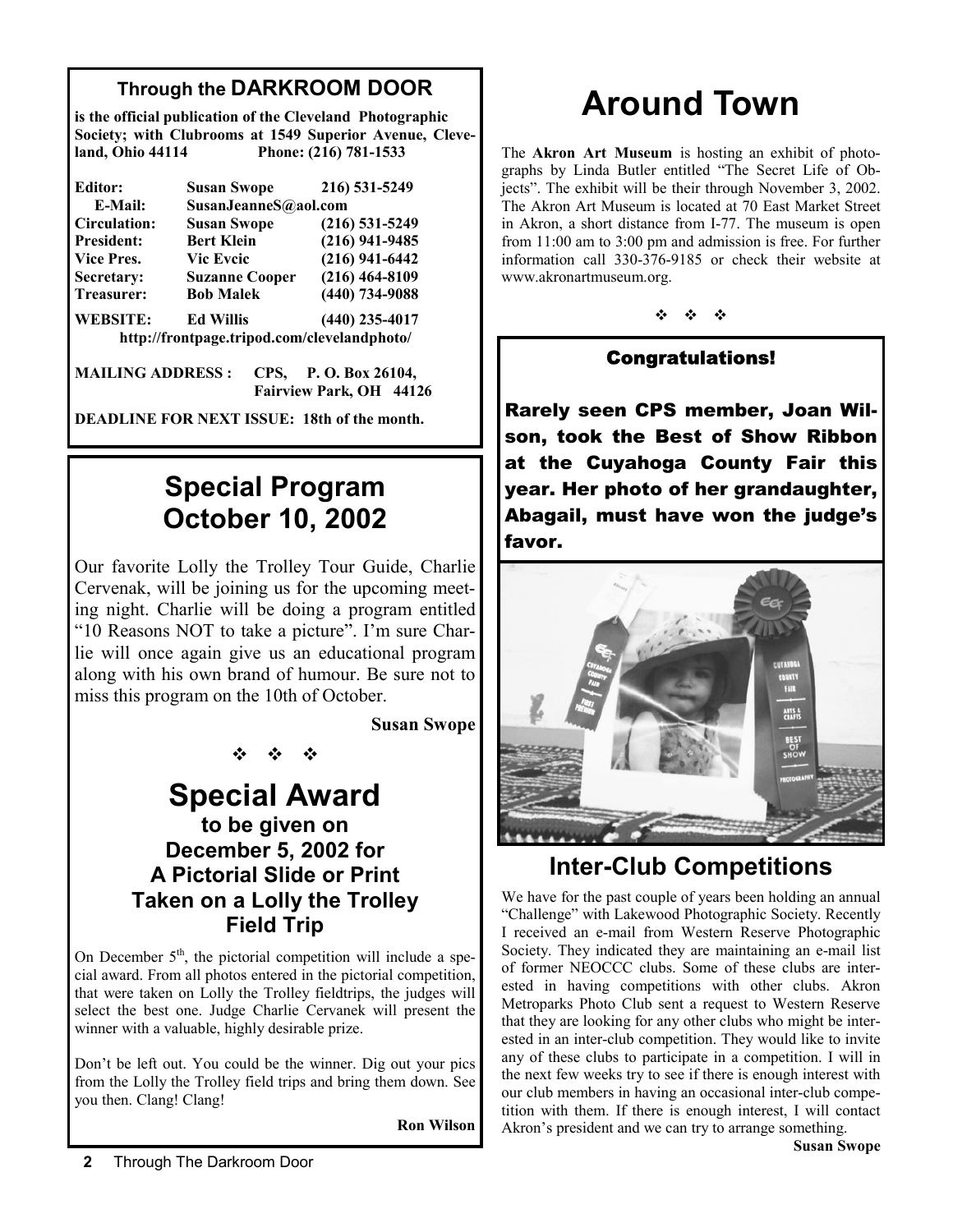

## **HOW TO TAKE PICTURES WITHOUT A TRIPOD**

Do you ever give thought to ways you can hold your camera steady at slow shutter speeds without a tripod? Here's a solution for this problem.

First, let me admit that a full length tripod is the last thing I want to lug around, especially on a trip. With today's improved emulsions, fast lenses and miniaturized cameras, in many photographic situations you won't need to use your tripod. However, there are ways of taking long-exposure shots without any aids.

The camera has to be braced solidly and the shutter released gently. Gain a firm support by pressing the base place of the camera against a door frame, wall or a pole. The bottom of the camera can even be pressed upside down against the top of a door frame, wall or a pole. The bottom of the camera can even be pressed against the top of a doorway or against a wall. Then, to prevent even a slight camera movement, use a cable release or self-timer to trip the shutter. With care, this technique can result in sharp exposures even on a bulb setting of several seconds.

### **Paul K. Mathiellis**



#### **What's Happening in October ……..**

1st Week:  $Birds$  —

> Fall migrants like yellow-rumped warblers are common as well as the first of the goldencrowned kinglets, residents of Canada's boreal forests.

Mammals —

• Portly skunks intently prowl open grassy fields in search of their fall diet of insect larvae, preparing for their winter sleep by late November.

Wildflowers —

- Most asters are at their peak blooming this week and will quickly decline after mid-month.
- Jewelweed is in seed. Touch the cigar-shaped green seed pods and find out why they're called "touch-me-nots!"

#### 2nd Week:

#### Birds —

- Wood ducks begin their migration southward.
- Ruby-crowned kinglets follow the goldencrowned relatives' migration this week.
- White-throated sparrows arrival peaks as they shuffle through underbrush in small flocks looking for insects and seeds.

Trees —

This week the peak of fall color arrives, generally between the 10th and 20th of the month, though it varies due to climate and moisture in different locals.

### 3rd Week:

 $Birds$  —

The first of the wintering black ducks should by now be at Lake Isaac in Big Creek Reservation.

Mammals —

• Woodchucks are feeding late into the night as they prepare for their long winter hibernation; most disappearing into their forest burrows by late November

Insects —

• Crickets may still call on warm nights before the final hard frost.

Wildflowers —

New England aster and small white aster, the last of the autumn wildflowers, should be at peak of bloom by now.

Reptiles —

Small and gentle DeKay's snakes can often be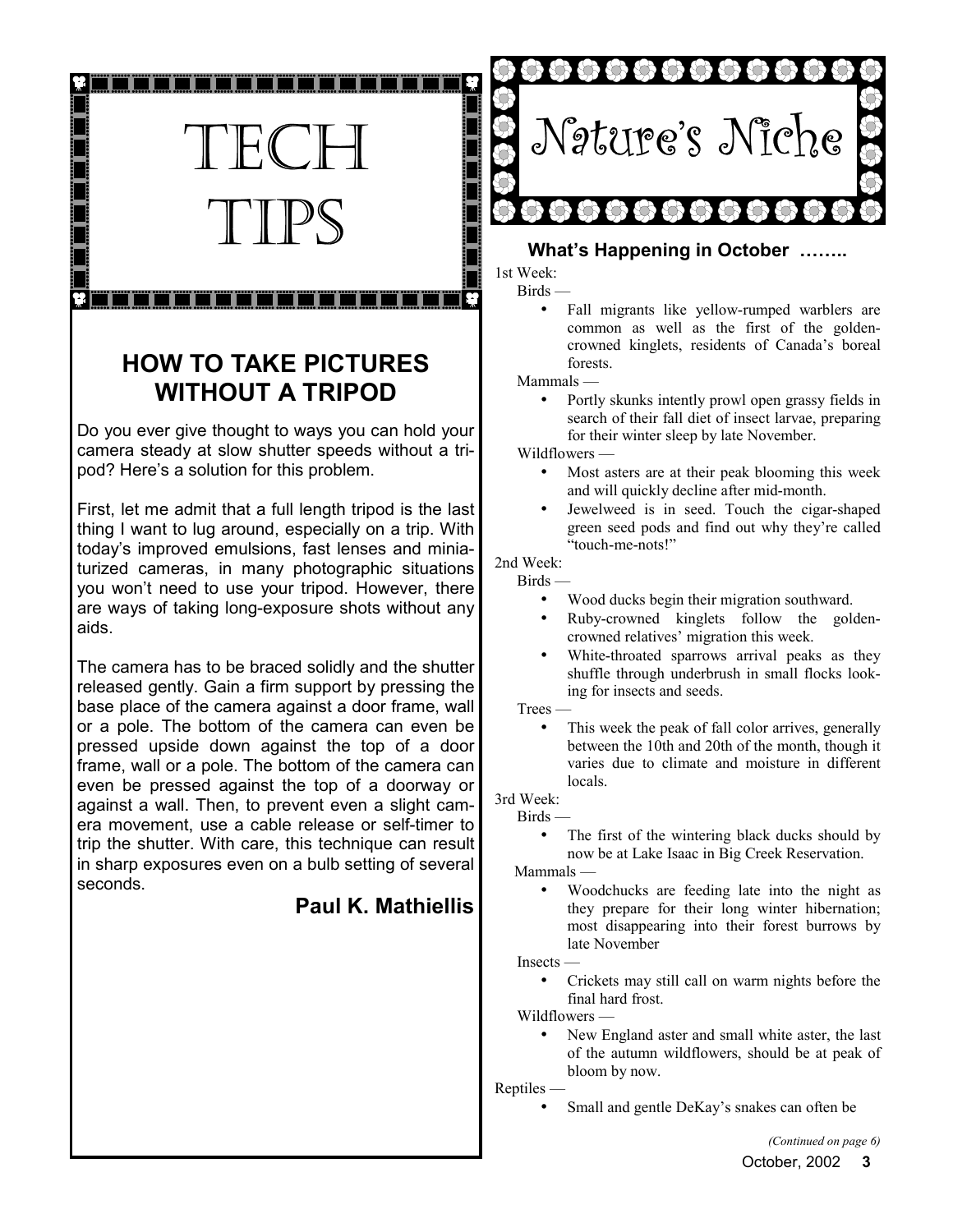| <b>Competition Results</b>                                                                                   |                                                                         |                          |                                                                                   | <b>Pictorial Division</b>                                               |                          |
|--------------------------------------------------------------------------------------------------------------|-------------------------------------------------------------------------|--------------------------|-----------------------------------------------------------------------------------|-------------------------------------------------------------------------|--------------------------|
|                                                                                                              | <b>And Standings</b>                                                    |                          | <b>Slide Competition #2</b><br>September 5, 2002                                  |                                                                         |                          |
|                                                                                                              | <b>Nature Division</b>                                                  |                          | <b>Class A</b><br>New Mexico Sunset<br>Foursome #2                                | Joe Brilla Jr                                                           | 1st<br>1st               |
|                                                                                                              | <b>Slide Competition #2</b><br><b>September 26, 2002</b>                |                          | Cooling Off<br>Reflections<br>Beach Scenes #9                                     | Gerry Juskenas<br>Joe Polevoi<br>Paul Mathiellis<br>Ed Rynes            | 1st<br>2nd<br>2nd        |
| Judges: Paul Goode, Dorothy Lungmus, Dan Flocke                                                              |                                                                         |                          | Triplet<br>Red Rock                                                               | Gerry Juskenas<br>Ron Wilson                                            | 2nd<br>2nd               |
|                                                                                                              | General                                                                 |                          | <b>Class B</b>                                                                    |                                                                         |                          |
| <b>Class A</b><br><b>Woodland Sunflower</b><br><b>Beartooth Pass</b><br>Pear Shaped Puffballs<br>Money Plant | <b>Bill Gance</b><br><b>Bob Stone</b><br>Gerry Juskenas<br>Maria Kaiser | 1st<br>2nd<br>3rd<br>3rd | Quack<br>Untitled<br>Out Boating<br><b>Floating Leaves</b>                        | Jim Frier<br>Steve Kleinman<br>Russell Purnell<br><b>Suzanne Cooper</b> | 1st<br>1st<br>2nd<br>2nd |
| <b>Class B</b>                                                                                               |                                                                         |                          |                                                                                   | <b>Slide Competition #3</b>                                             |                          |
| Wild Berry                                                                                                   | Bing Wang                                                               | 1st                      |                                                                                   | <b>October 3, 2002</b>                                                  |                          |
| Twilight                                                                                                     | Jim Frier                                                               | 2nd                      | <b>Class A</b>                                                                    |                                                                         |                          |
| Cactus No. 1                                                                                                 | Russell Purnell<br><b>Zoology</b>                                       | 2nd                      | Wood Stork Descend.<br>Pen Station Dome                                           | Ed Rynes<br><b>Bill Gance</b>                                           | 1st<br>1st               |
| <b>Class A</b><br>Blue Morpho<br>Columbian Ground                                                            | <b>Bill Gance</b>                                                       | 1st                      | <b>Swirling Leaves</b><br>St. Stans<br><b>Hybrid Rose</b><br>San Francisco Harbor | Joe Brilla Jr<br>Elaine Kukral<br>Ed Rynes<br><b>Bob Stone</b>          | 2nd<br>2nd<br>3rd<br>3rd |
| Squirrel<br>Monarch on Aster<br><b>Sunset Wirth Birds</b>                                                    | <b>Bob Stone</b><br>Ron Wilson<br>Ed Rynes                              | 1st<br>2nd<br>3rd        | Encircled<br>Peacock Feather<br>St. Maria De Salute                               | Gerry Juskenas<br>Ron Wilson<br>Fred Reingold                           | 3rd<br>3rd<br>3rd        |
| <b>Class B</b>                                                                                               |                                                                         |                          | <b>Class B</b>                                                                    |                                                                         |                          |
| Mr & Mrs Mallard                                                                                             | Jim Frier                                                               | 1st                      | <b>Stairs</b><br><b>Summer Breeze</b><br>Rock Climber<br>Deer Scenic              | <b>Bing Wang</b><br>Kolman Roxenberg<br>Ken Kukral<br>Ken Kukral        | 1st<br>1st<br>2nd<br>2nd |
| <b>Print Competition #2</b>                                                                                  |                                                                         |                          |                                                                                   | <b>Print Competition #2</b><br><b>October 3, 2002</b>                   |                          |
|                                                                                                              | <b>September 26, 2002</b>                                               |                          |                                                                                   | <b>Color Maker Made-Class A</b>                                         |                          |
| Judges: Paul Goode, Dorothy Lungmus, Dan Flocke                                                              |                                                                         |                          | Kayla                                                                             | Ed Rynes                                                                | 1st                      |
| Commercial                                                                                                   |                                                                         |                          |                                                                                   | <b>Black &amp; White Maker Made — Class B</b>                           |                          |
| Green Heron<br>Tiger                                                                                         | Vic Eveic<br><b>Bob Stone</b>                                           | 1st<br>2nd               | End Run<br><b>Six Points</b>                                                      | Kolman Rosenberg<br>Kolman Rosenberg                                    | 1st<br>1st               |
|                                                                                                              |                                                                         |                          |                                                                                   | Commercial                                                              |                          |
|                                                                                                              |                                                                         |                          | Devastation of 911 Elaine Kukral                                                  |                                                                         | 1st                      |
|                                                                                                              |                                                                         |                          |                                                                                   | (Continued on pa                                                        |                          |

1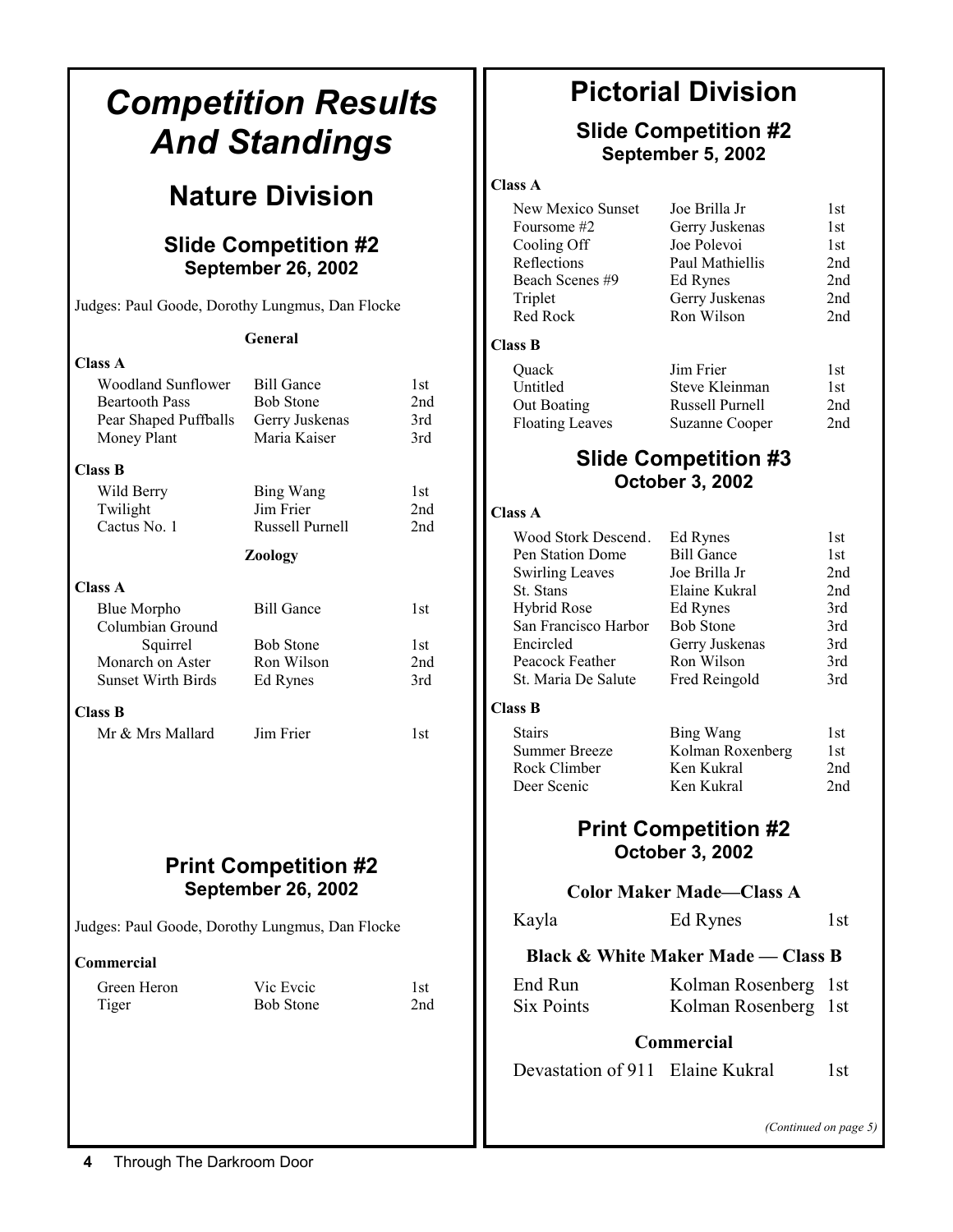*(Continued from page 4)* 

# *Accumulated Points*

## **Nature Slides**

### **General**

| <b>Class A</b>                               |                |  |  |  |
|----------------------------------------------|----------------|--|--|--|
| <b>Bill Gance</b>                            | 9              |  |  |  |
| <b>Bob Stone</b>                             | 8              |  |  |  |
| Ron Wilson                                   |                |  |  |  |
| <b>Bob Malek</b>                             | 8533           |  |  |  |
| Ed Rynes                                     |                |  |  |  |
| Gerry Juskenas                               |                |  |  |  |
| Maria Kaiser                                 |                |  |  |  |
| <b>Class B</b>                               |                |  |  |  |
| Jim Frier                                    | 14             |  |  |  |
| Russell Purnell                              | 9              |  |  |  |
| Bing Wang                                    | 5              |  |  |  |
| Ken Kukral                                   | $\overline{4}$ |  |  |  |
| Zoology                                      |                |  |  |  |
| <b>Class A</b>                               |                |  |  |  |
| <b>Bill Gance</b>                            | 10             |  |  |  |
| Jim Kunkel                                   | 8              |  |  |  |
| Ron Wilson                                   | $\overline{4}$ |  |  |  |
| <b>Bob Malek</b>                             | $\overline{4}$ |  |  |  |
| Ed Rynes                                     | 3              |  |  |  |
| <b>Class B</b>                               |                |  |  |  |
| Elaine Kukral                                | 9              |  |  |  |
| Jim Frier                                    | 5              |  |  |  |
| Ken Kukral                                   | $\overline{4}$ |  |  |  |
| <b>Geoff Powers</b>                          | 4              |  |  |  |
| <b>Nature Prints</b>                         |                |  |  |  |
|                                              |                |  |  |  |
| Black & White Maker Made - General & Zoology |                |  |  |  |
| <b>Classes A &amp; B</b>                     |                |  |  |  |
| Jim Kunkel                                   | 5              |  |  |  |
| <b>Commercial — General &amp; Zoology</b>    |                |  |  |  |
| Vic Eveic                                    | 9              |  |  |  |
| <b>Bob Stone</b>                             | 9              |  |  |  |
|                                              |                |  |  |  |
|                                              |                |  |  |  |

## **Pictorial Prints**

| <b>Color Maker Made</b>                         |                                |
|-------------------------------------------------|--------------------------------|
| <b>Classes A</b>                                |                                |
| Ed Rynes                                        | 5                              |
| <b>Classes B</b>                                |                                |
| John Armonas                                    | 5                              |
| <b>Black &amp; White Maker Made</b>             |                                |
| <b>Classes A</b>                                |                                |
| Jim Frier                                       | 5                              |
| <b>Classes B</b>                                |                                |
| Kolman Rosenberg                                | 10                             |
| <b>Commercial</b>                               |                                |
| Jim Frier                                       |                                |
| <b>Bill Gance</b><br>Elaine Kukral              |                                |
| <b>Bob Stone</b>                                | $\frac{5}{5}$ 5 5 4            |
|                                                 |                                |
| <b>Pictorial Slides</b>                         |                                |
| <b>Classes A</b>                                |                                |
| Joe Brilla                                      | 15                             |
| Gerry Juskenas                                  | 12                             |
| Ed Rynes<br>Maria Kaiser                        | 12<br>9                        |
| Ron Wilson                                      | $\overline{7}$                 |
| <b>Bob Stone</b>                                |                                |
| <b>Bill Gance</b>                               | 6 5 5 5                        |
| Joe Polevoi                                     |                                |
| <b>Susan Swope</b>                              |                                |
| Elaine Kukral                                   | 4                              |
| Paul Mathiellis                                 | 4                              |
| Fred Reingold                                   | 3                              |
| <b>Classes B</b>                                |                                |
| Jim Frier                                       | 13                             |
| Ken Kukral                                      | 13                             |
| <b>Russell Purnell</b><br><b>Steve Kleinman</b> | 8                              |
| Kolman Rosenberg                                |                                |
| <b>Bing Wang</b>                                | $\frac{5}{5}$<br>$\frac{5}{4}$ |
| <b>Suzanne Cooper</b>                           |                                |
|                                                 |                                |